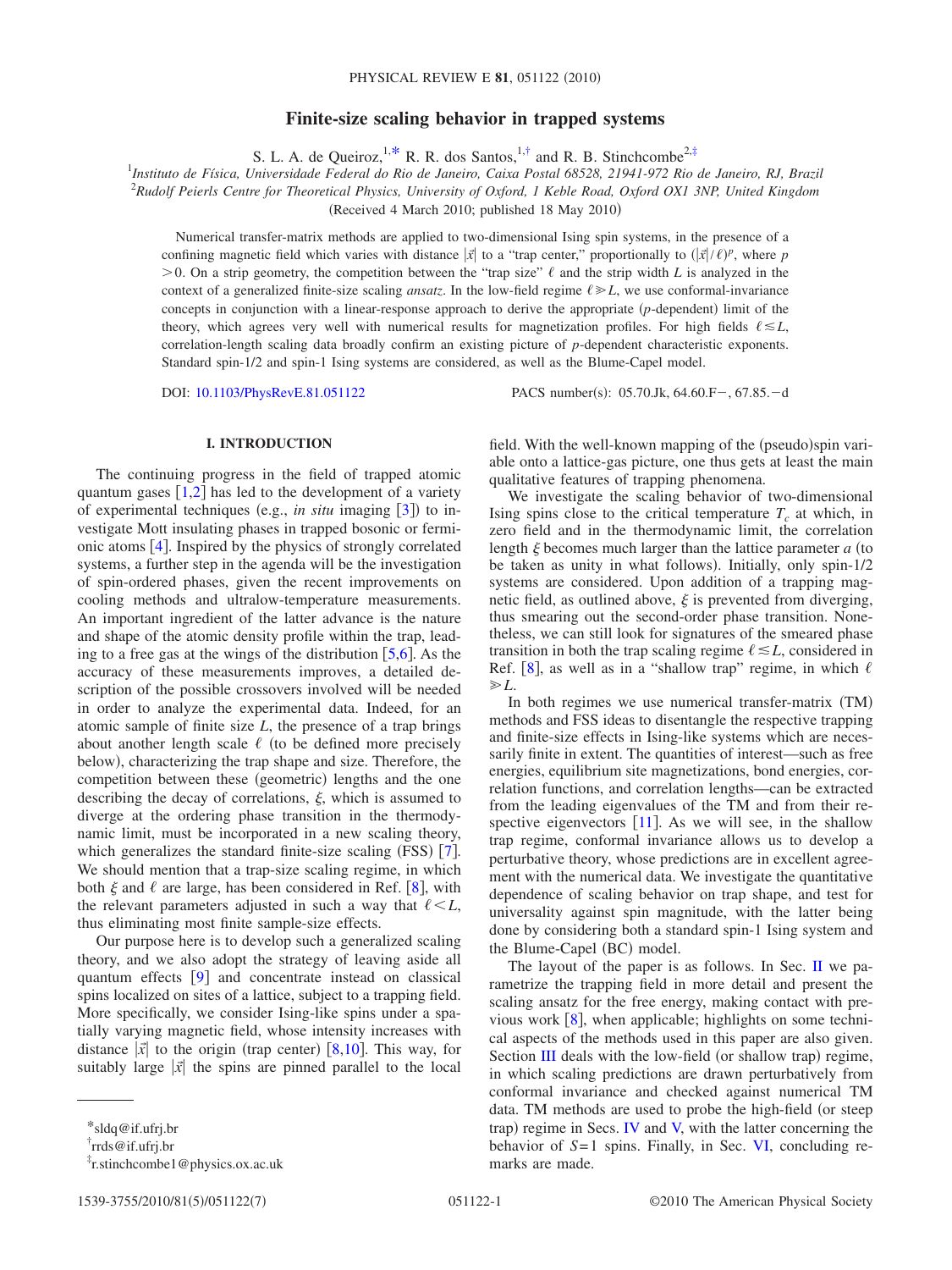# **II. BASIC ASPECTS**

<span id="page-1-0"></span>We consider a trapping field with a single power-law dependence on distance to the trap center,

$$
h(\vec{x}) = h_0 |\vec{x}|^p \equiv (|\vec{x}|/\ell)^p. \tag{1}
$$

<span id="page-1-2"></span>Thus,  $\ell = h_0^{-1/p}$  is an effective trap size. In cold-atom experiments, harmonic potentials  $(p=2)$  are usual.

We use TM methods on long strips of width *L* sites of a square lattice, with periodic boundary conditions (PBCs) across. So  $\ell \ge L$  corresponds, for all  $\vec{x}$  inside the strip, to a low-field regime where at *T* near  $T_c$  and large *L* the system is still in the scaling regime (Sec.  $III$ ); and the same is true at  $|\vec{x}|$  near zero, even for  $\ell = \mathcal{O}(L)$  ("high fields;" Sec. [IV](#page-3-0)). In the strip geometry, the trapping field is translationally invariant along the "infinite" direction. Given Eq.  $(1)$  $(1)$  $(1)$ , consistency with PBC demands that the field be symmetric relative to the line halfway along the strip width; thus, in this case the distance  $|\vec{x}|$  of Eq. ([1](#page-1-2)) stands for position relative to such an axis. It is expected  $\lceil 10,12 \rceil$  $\lceil 10,12 \rceil$  $\lceil 10,12 \rceil$  $\lceil 10,12 \rceil$ , and has been verified numerically  $[8]$  $[8]$  $[8]$ , that the scaling properties of trapping in this onedimensional well will be the same as in a full twodimensional one, for which the equipotentials are concentric circumferences.

With  $t \equiv (T - T_c)/T_c$ , and a uniform magnetic field *H*, a FSS expression for the singular part of the free energy can be adapted to the trapping context as follows:

$$
F(t, H, \ell, L) = b^{-d} F(t b^{y} t, H b^{y} t, \ell^{-1} b^{y} \ell, L^{-1} b^{y} L), \tag{2}
$$

where *b* is an arbitrary rescaling parameter;  $y_t = 1/v$ ,  $y_H = (d+2-\eta)/2$  are the usual scaling exponents;  $y_L = 1$ ; and the "trapping" exponent  $y_\ell$  is given, in this case where the trapping field couples to the magnetization, by  $\lceil 8 \rceil$  $\lceil 8 \rceil$  $\lceil 8 \rceil$ 

$$
\frac{1}{y_{\ell}} \equiv \theta = \frac{2p}{d+2-\eta+2p}.\tag{3}
$$

<span id="page-1-9"></span><span id="page-1-3"></span>Making *b*=*L*, one gets

$$
F(t, H, L, \ell) = L^{-d} \mathcal{F}(Lt^{\nu}, HL^{\gamma_H}, L\ell^{-\theta}).
$$
 (4)

This prescribes the scaling behavior, in the trap, of all thermodynamic properties. Beyond scaling, their specific forms are not provided by Eq. ([4](#page-1-3)), and they will be modified by the trap.

## **III. LOW-FIELD REGIME**

<span id="page-1-1"></span>The trapped system we consider is a spin-1/2 Ising one (spin variables  $\sigma = \pm 1$  on sites of a square lattice) with nearest-neighbor interactions of unit value, so the exact critical point is at  $T_c = 2/\ln(1 + \sqrt{2})$ ,  $H = \ell^{-1} = L^{-1} = 0$ . Setting  $t=H=0$ , we first focus on the low-field regime corresponding to  $\ell \geq L$ . In renormalization-group terminology, one has two relevant nonzero fields, namely,  $\hat{L}^{-1}$  and  $\ell^{-1}$ . As the effects of the first of these are well understood via conformal invariance  $[13]$  $[13]$  $[13]$ , they can be readily incorporated into our description. In the regime under consideration, the resulting picture is a suitable starting point for a perturbative treatment of the second field.

Within a linear-response context, and with the aid of the fluctuation-dissipation theorem, one can write for the equilibrium magnetization at site *i*

$$
\langle \sigma_i \rangle = \sum_j \langle \sigma_i \sigma_j \rangle_c h_j,\tag{5}
$$

<span id="page-1-4"></span>where  $\langle \cdots \rangle$  denotes thermodynamic average,  $h_i$  represents the trapping field at site  $j$ , and the subscript  $\vec{c}$  stands for connected spin-spin correlation functions. In keeping to the first-order perturbation picture adopted here, one substitutes the zero-field expressions,  $C_{ij} \equiv \langle \sigma_i \sigma_j \rangle_c^0$  on the right-hand side of Eq.  $(5)$  $(5)$  $(5)$ . These, in turn, are given via conformal invariance  $\lceil 13 \rceil$  $\lceil 13 \rceil$  $\lceil 13 \rceil$ , on a strip of width *L* with PBC, by

<span id="page-1-5"></span>
$$
C_{xy} \sim \frac{(2\pi/L)^{\eta}}{[2\cosh(2\pi x/L) - 2\cos(2\pi y/L)]^{\eta/2}}, \quad \eta = 1/4.
$$
\n(6)

Here, *x* and *y* are the relative spin-spin coordinates, respectively, along the strip and across it. Although, strictly speak-ing, Eq. ([6](#page-1-5)) is an asymptotic form, discrepancies are already very small at short distances, amounting to less than 0.5% for separations on the order of three lattice spacings  $[14,15]$  $[14,15]$  $[14,15]$  $[14,15]$ .

<span id="page-1-6"></span>Setting the origin at a point on the trapping axis, thus  $h_i$  $\equiv h(x, y) = h_0 |y|^p$ , using Eq. ([6](#page-1-5)) in Eq. ([5](#page-1-4)), and transforming the latter into an integral, one gets

$$
\langle \sigma_0 \rangle \equiv \langle \sigma(y=0) \rangle = h_0 \left( \frac{L}{2\pi} \right)^{2+p-\eta} \mathcal{A}(p), \tag{7}
$$

$$
\mathcal{A}(p) = A_1(p) + A_2(p),\tag{8}
$$

where  $A_1(p)$  represents the long-distance contribution  $(x/L > 1$ , say) for which it is justified to ignore the *y* depen-dence of Eq. ([6](#page-1-5)), and  $A_2(p)$  takes fully into account the shortrange angle-dependent part of the integral. For  $x, y \ll L$  in the latter, the denominator in Eq. ([6](#page-1-5)) is proportional to  $R^2 = x^2$  $+y^2$ , and one can use polar coordinates for the integration close to the origin. Further contributions of order 1/*L* to  $A(p)$  have been neglected. One finds

$$
A_1(p) = \frac{4}{\eta \pi} e^{\eta \pi/2} \frac{\pi^{p+1}}{p+1},
$$
\n(9)

$$
A_2(p) = \frac{1}{\pi} \frac{(\alpha \pi)^{p - \eta + 2}}{p - \eta + 2} C(p),
$$
 (10)

<span id="page-1-8"></span><span id="page-1-7"></span>where  $\alpha$  is a constant of order unity (reflecting the choice of region where polar coordinates are used) and  $C(p)$  $=f_0^{\pi/2}(\sin \theta)^p d\theta = [(p-1)!!/p!]_a$ , where  $a=1$  for odd *p*, and  $\pi/2$  for even *p*.

The leading scaling behavior of the magnetization can be extracted from Eq. ([4](#page-1-3)), by first replacing  $\ell = h_0^{-1/p}$  there, thus showing that  $h_0$  and  $L$  always occur in the combination  $h_0 L^{p/\theta}$  in the free energy. However, as can be seen from Eq.  $(1)$  $(1)$  $(1)$ , the field amplitude  $h_0$  does not have the dimension of a magnetic field. Accordingly, given the nonuniform character of  $h(\vec{r})$ , the appropriate field variable (with the correct dimension) to use when differentiating the free energy to obtain the magnetization is a spatially averaged coarse grained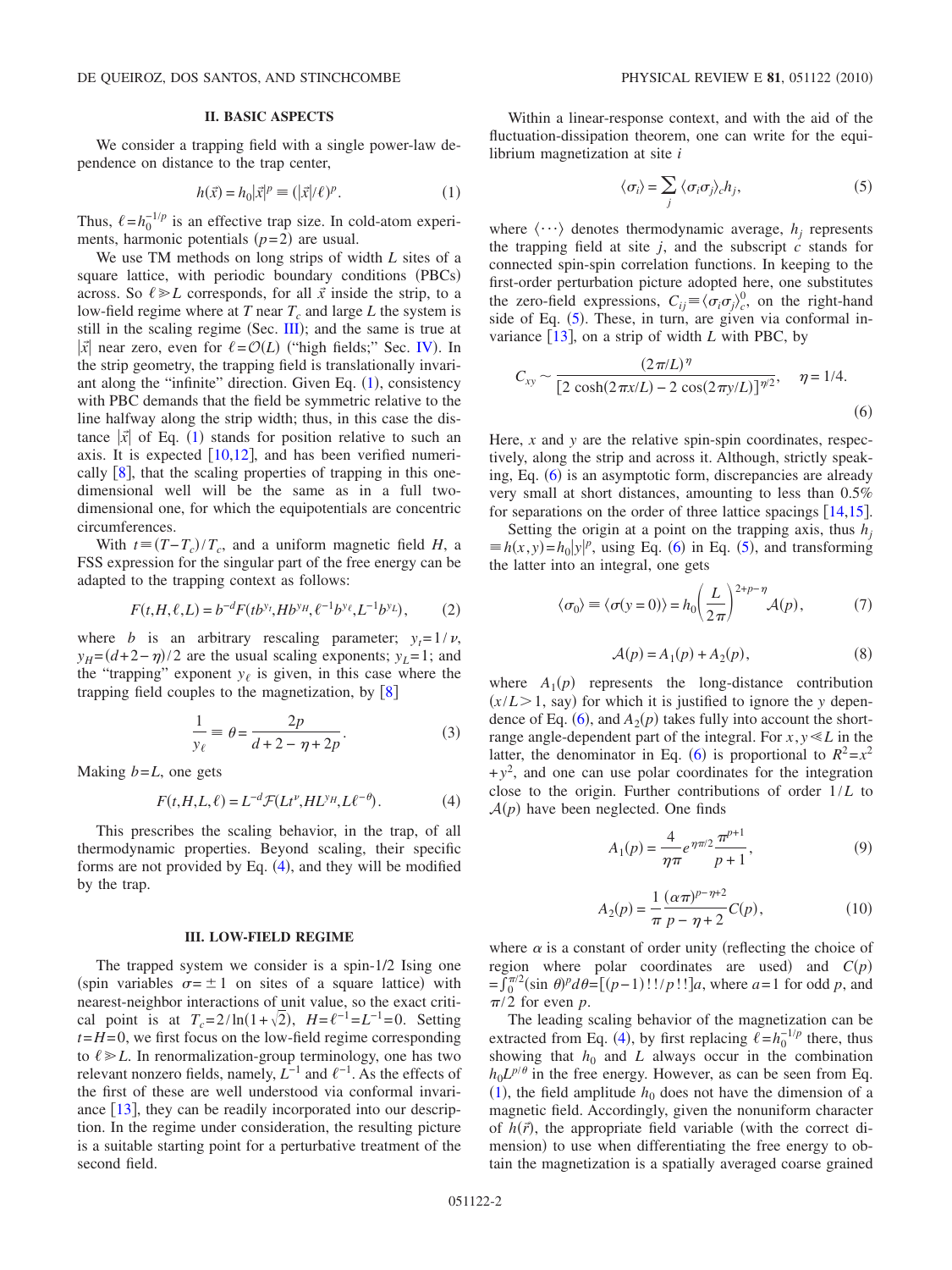<span id="page-2-0"></span>

FIG. 1. (Color online) Double-logarithmic plot of magnetizations at strip center for  $p=1$  and 2, against strip width *L*. Here,  $h_0$  $=10^{-5}$ . The straight lines are guides to the eye, with respective slopes of 2.[7](#page-1-6)5  $(p=1)$  and 3.75  $(p=2)$ ; see Eq. (7).

one; for the strip geometry considered here it reads

$$
\bar{h} \sim \frac{1}{L} \int_{-L/2}^{L/2} h_0 |y|^p dy \sim h_0 L^p.
$$
 (11)

Finally, within a linear-response approach, a linear dependence of the magnetization on field corresponds to a quadratic dependence of the free energy. We then have *F*  $\sim L^{-d} (h_0 L^{p/\theta})^2$ , which yields

$$
\langle \sigma \rangle \sim \frac{\partial F}{\partial \bar{h}} = \frac{1}{L^p} \frac{\partial F}{\partial h_0} \sim h_0 L^{2+p-\eta},\tag{12}
$$

in agreement with Eq.  $(7)$  $(7)$  $(7)$ . Note further that the above derivation is valid also away from the central site  $(y=0)$ ; see below.

The corresponding predictions for  $\langle \sigma_0 \rangle$  have been checked against TM results. In Fig. [1](#page-2-0) we show  $\langle \sigma_0 \rangle$  against strip width *L* (10≤*L*≤24), for *p*=1 and 2, and  $h_0$ =10<sup>-5</sup> in Eq. ([1](#page-1-2)), which amounts to having  $\ell = 10^5$  and 316.2, respectively, for  $p=1$  and 2. Single power-law fits to TM data give  $p+2$ *-*  $\eta$ =2.752(9) (*p*=1) and 3.70(3) (*p*=2), illustrating that the agreement with Eq. ([7](#page-1-6)) indeed improves as the ratio  $L/\ell$  $\rightarrow$  0.

Furthermore, one can test the amplitude ratio  $\mathcal{A}(p_1)/\mathcal{A}(p_2)$  by plotting  $\langle \sigma_0(p_1,L)\rangle/\langle \sigma_0(p_2,L)\rangle$  against  $L^{p_1-p_2}$ . Our results for *p*<sub>1</sub>=1, *p*<sub>2</sub>=2 are shown in Fig. [2.](#page-2-1) TM data are well adjusted by a linear least-squares fit  $(y=ax)$  $+ b$ ) with  $b = 0.001(1)$ , providing complementary evidence in favor of the single power-law scenario of Eq.  $(7)$  $(7)$  $(7)$ . The adjusted slope is  $a = 3.01(2)$ , to be compared to the predictions of Eqs. ([9](#page-1-7)) and ([10](#page-1-8))  $[\mathcal{A}(1)/\mathcal{A}(2)=2.98(1)]$ , where the uncertainty follows from allowing  $\alpha$  of Eq. ([10](#page-1-8)) to vary between 1.0 and 1.5. We conclude that the linear-response approach, in conjunction with conformal-invariance concepts, is a suitable description of the low-field magnetization properties of the trapping problem on a strip geometry.

Our next step is to investigate the magnetization profiles across the system. If the origin of coordinates in the integrals is now set at a distance  $y_1$  from the trapping axis,  $0 \lt y_1$ 

<span id="page-2-1"></span>

FIG. 2. (Color online) Plot of the ratio of magnetizations on the trapping axis,  $\langle \sigma_0(p_1, L) \rangle / \langle \sigma_0(p_2, L) \rangle$  against  $L^{p_1-p_2}$  for  $10 \le L$ ≤24,  $p_1$ =1, and  $p_2$ =2, with  $h_0$ =10<sup>-5</sup>. Points are TM results; the line is a linear least-squares fit of data (see text).

 $\leq L/2$ , and defining the reduced coordinate  $u \equiv y_1 / L$ , one can see that the long-distance contribution  $A_1(u, p)$  to  $\mathcal{A}(u,p)$  [ $\equiv \mathcal{A}(u)$ , for short] is still given by Eq. ([9](#page-1-7)). The short-distance part  $A_2(u)$  can no longer be analytically expressed in a relatively simple form, because the symmetries used in establishing Eq.  $(10)$  $(10)$  $(10)$  no longer hold off axis. However, one can still evaluate the corresponding integrals numerically, in which case the full form of Eq.  $(6)$  $(6)$  $(6)$  can be used over the whole domain of integration. We have found that, in general:

(i) the order of magnitude of  $A_2(u)$  remains similar to that of  $A_1$ , as is the case on the strip axis [see Eqs. ([9](#page-1-7)) and ([10](#page-1-8))];

(ii) the fractional variation  $[\mathcal{A}(1/2) - \mathcal{A}(0)] / \mathcal{A}(0)$  from axis to edge increases with *p*, from  $\approx 2.5\%$  for *p*=1 to  $\approx 6\%$ for  $p=8$ ; and

 $(iii)$  as suggested by Eq.  $(7)$  $(7)$  $(7)$ , together with generic scaling ideas, one gets good scaling plots of TM results, *L*<sup>−*(p*+2−*η*)</sup> $\langle \sigma_{y_1} \rangle$ , against *u*.

We first illustrate the suitability of the linear-response plus conformal-invariance approach, in the description of numerical TM data for magnetization profiles. Figure [3](#page-3-1) shows scaled magnetization data for  $p=1$ ,  $L=24$ , as well as  $A(u)$ calculated by numerical integration. Apart from an overall normalization factor for  $A$ , which affects only the vertical scale, there are no fitting parameters. One sees that the agreement is very good.

As regards point (ii), Fig. [4](#page-3-2) provides a visual comparison of calculated profiles  $A(u)$  for  $p=1$ , 2, and 8, together with TM results for  $p=1$  and 2 (the latter are both for  $L=24$ ). In order to exhibit fractional variations more clearly, all curves have been normalized to unity at  $u=0$ . Note that, for  $p=2$ , the agreement between TM data and the respective calculated profile is as good as that for  $p=1$ . TM calculations for the low-field regime  $L/\ell \ll 1$  with  $p=8$  have proved rather unwieldy, as the corresponding fields on strip sites become numerically extremely small; thus, we do not present a comparison between the calculated profile and TM data for this case. In this connection, one must recall that the physically more interesting trap shapes correspond to  $p=1$  and 2 since  $p$ large approaches an infinite well.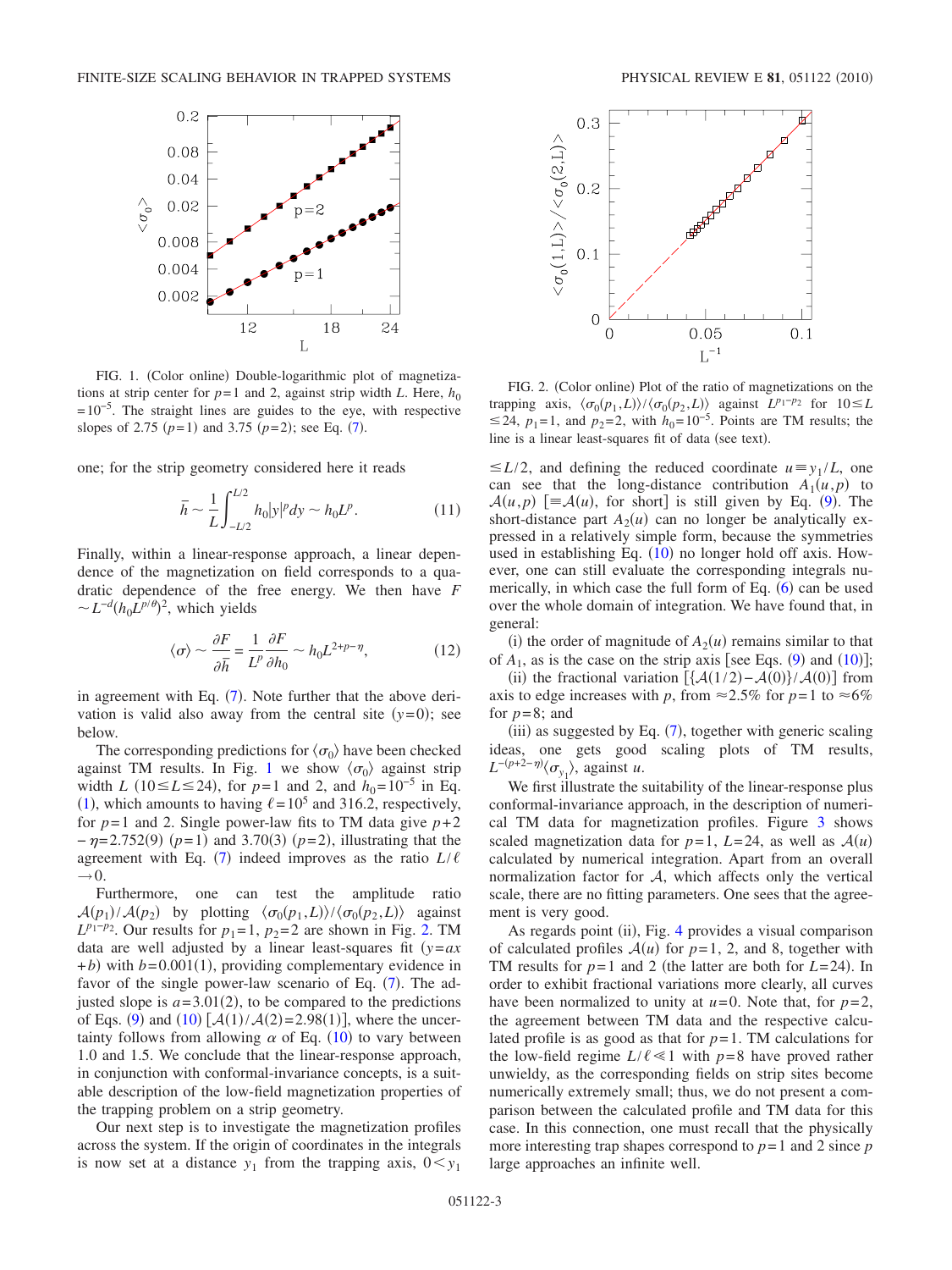<span id="page-3-1"></span>

FIG. 3. (Color online) Scaled magnetization TM data,  $h_0^{-1}L^{-(p+2-\eta)}\langle \sigma_{y_1} \rangle$ , for *L*=24 (points), together with the result of linear-response plus conformal-invariance approach (solid line). Both are for  $p=1$ . The horizontal axis is  $u=y_1/L$ .

For the data collapse mentioned in point (iii), we found that strong even-odd oscillations are present; thus, in the following we restrict ourselves to even lattice widths. We also consider only  $p=1$ , which gives the smoothest results, as expected from the fact that this setup corresponds to a shallow trap shape. Finally, corrections to scaling are present which are small but noticeable for small and intermediate strip widths. These have been accounted for in the usual way  $[16]$  $[16]$  $[16]$  by assuming

$$
h_0^{-1}L^{-(p+2-\eta)}(\sigma_{y_1}) = f_p(y_1/L) + L^{-\omega}g_p(y_1/L). \tag{13}
$$

<span id="page-3-4"></span>Here,  $\omega > 0$  is the exponent associated with the leading irrelevant operator. We found that, with  $\omega = 1$  and  $g_1(y_1 / L) = c$ (constant), the best data collapse is obtained for  $c=-7.0(2)$  $\times 10^{-5}$ . This is shown in Fig. [5.](#page-3-3)

#### **IV. HIGH-FIELD REGIME**

<span id="page-3-0"></span>In order to make contact with previous work  $[8]$  $[8]$  $[8]$ , we have set  $p=2$  and generated data for strips with varying *L* and  $\ell$ ,

<span id="page-3-2"></span>

FIG. 4. (Color online) Calculated profiles  $A(u)$  for  $p=1, 2,$  and 8. Points are scaled magnetization TM data,  $h_0^{-1}L^{-(p+2-\eta)}\langle \sigma_{y_1} \rangle$ , for  $p=1$  and 2, both for  $L=24$ . The horizontal axis is  $u=y_1/L$ . All curves have been normalized to unity at *u*=0.

<span id="page-3-3"></span>

FIG. 5. (Color online)  $p=1$ : data collapse for scaled magnetization TM results, including corrections to scaling, i.e., *h*<sup>-1</sup>*L*<sup>-2.75</sup> $\langle \sigma_{y_1} \rangle$ −*L*<sup>-*ω*</sup>g<sub>1</sub>(y<sub>1</sub>/*L*) [see Eq. ([13](#page-3-4))], for 10≤*L*≤24 (even widths only). The horizontal axis is  $u=y_1/L$ .

initially keeping constant the ratio  $\ell/L=1/\sqrt{2}$ . The average energy per site  $e_s$  can be calculated, for a system with nearest-neighbor interactions on a square-lattice geometry, as  $e_s = e_x + e_y$ , where  $e_x$  and  $e_y$  are the energies of the bonds along each coordinate axis. On a strip of width *L* sites with PBC across, with the TM advancing along *x*, one finds for the Ising spin-1/2 model at  $T_c$  and in the absence of (trapping or uniform) field that  $e_{x,y} = e_b^0 + a_{x,y}L^{-2} + b_{x,y}L^{-4} + \mathcal{O}(L^{-6})$ . Sequences of  $e_x$  and  $e_y$  generated using  $4 \le L \le 16$  give  $a_y/a_x$  $=b_y/b_x=-1$  to four significant digits  $(a_y, b_y>0)$ . Both extrapolate to the exact value  $e_b^0 = \sqrt{2}/2$  to four significant digits, while the average between the two extrapolates agrees with that to six digits.

Upon inclusion of the trapping field as described above, its value at sites near the strip edge becomes rather large. The site energies now vary with position across the strip. Since signatures of a scaling regime should be more apparent where deviations of the relevant fields from their critical values are small, at least in a local sense, we calculate energies for the sites at, or nearest to, the strip center. A similar reasoning appears to have been followed in the Monte Carlo simulations of Ref.  $[8]$  $[8]$  $[8]$ .

The resulting sequences of  $e<sub>x</sub>$  and  $e<sub>y</sub>$  exhibit even-odd oscillations. However, these are smoothed out when  $e_s$  is considered, instead. Fitting data for  $10 \le L \le 23$  to  $e_s = \sqrt{2}$  $+a\ell^{-\theta}(1+b\ell^{-2})$  gives  $\theta=0.514(10)$ , in very good agreement with the scaling prediction  $\theta = 16/31 = 0.516 13... [8].$  $\theta = 16/31 = 0.516 13... [8].$  $\theta = 16/31 = 0.516 13... [8].$ 

Next, we consider local magnetizations  $m_0$ , again on sites at, or nearest to, the strip center, for the same reasons invoked above in regard to site energies. The magnetization sequences show significant even-odd oscillations; thus, we ran separate fits for data subsets corresponding to even and odd *L*. Using 10≤*L*≤23, assuming  $m_0 = c\ell^{-\phi}(1+d\ell^{-2})$  we get  $\phi$ =0.0646(8) from an average between the final estimates for even and odd sequences. This is again in very good agreement with the respective scaling prediction  $\phi = 2/31$  $=0.0645...$  [[8](#page-6-7)].

In analogy with Eq. ([4](#page-1-3)), and considering the uniform field  $H \equiv 0$  from the start, the correlation length on a strip is given by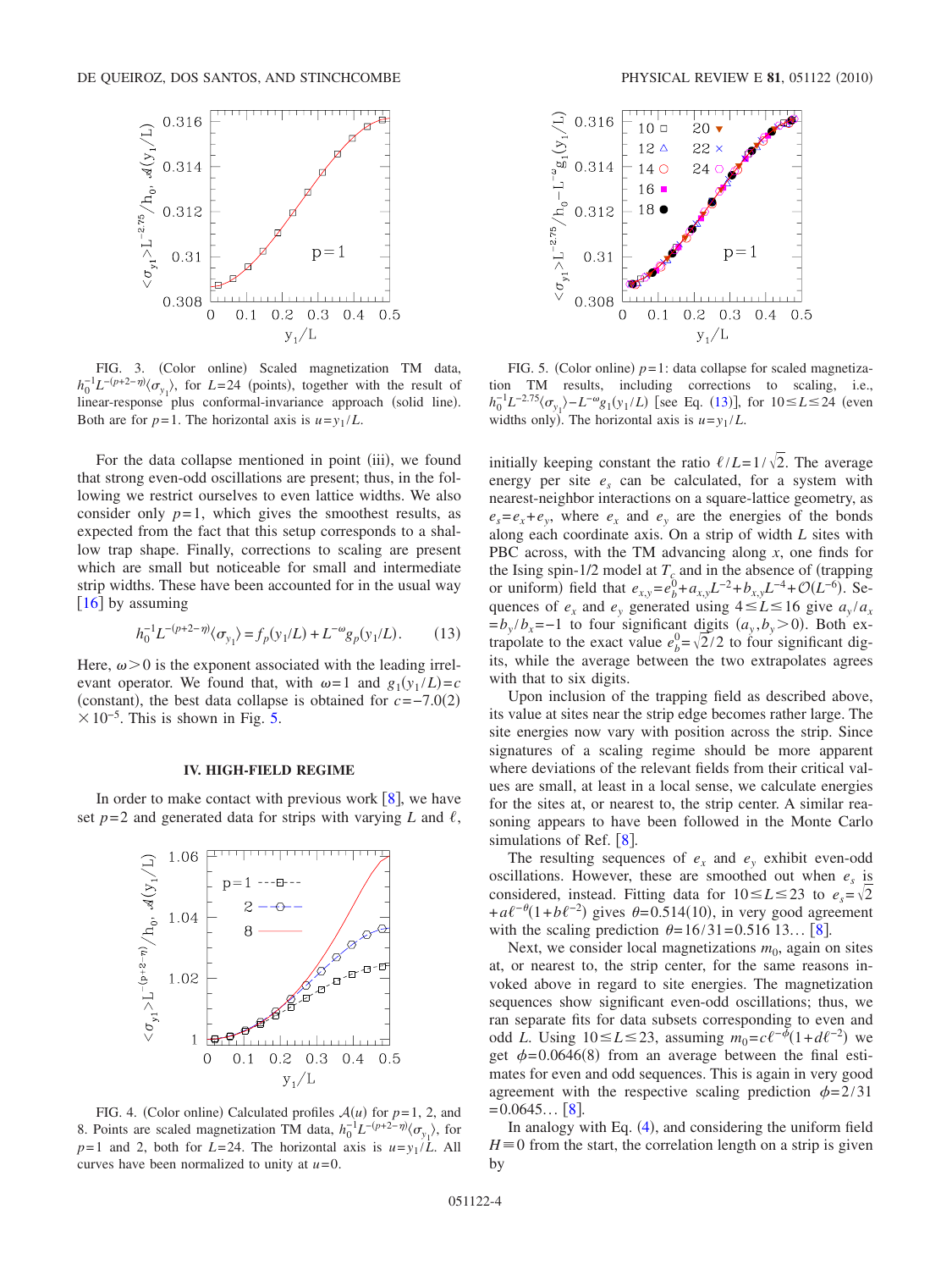<span id="page-4-1"></span>

FIG. 6. (Color online) Scaled correlation-length data for  $p=2$ , with varying  $L/\ell$  [see Eq. ([15](#page-4-2))]. The horizontal axis is  $x = L/\ell^{\theta}$ , with  $\theta$ =0.51. The straight line through the origin is a guide to the eye.

$$
\xi_L(t,\ell) = Lf(Lt, L\ell^{-\theta}).\tag{14}
$$

<span id="page-4-3"></span><span id="page-4-2"></span>At *t*=0, and applying standard FSS ideas, one expects

$$
\frac{L}{\pi\xi(0,\ell)} = g\left(\frac{L}{\ell^{\theta}}\right), \quad g(x) \sim \begin{cases} \text{const}, & x \ll 1\\ x, & x \gg 1. \end{cases} \tag{15}
$$

We generated correlation-length data for  $4 \le L \le 24$  and assorted  $6 \le \ell \le 20$ , thus allowing  $L/\ell$  to vary over a relatively broad extent. Recalling from conformal invariance  $\begin{bmatrix} 13 \end{bmatrix}$  $\begin{bmatrix} 13 \end{bmatrix}$  $\begin{bmatrix} 13 \end{bmatrix}$  that  $L/\pi \xi_L(0,0) = \eta = 1/4$ , we plotted  $L/\pi \xi_L(0,\ell)$  against  $L\ell^{-\theta}$ for tentative values of  $\theta$ , searching for the best data collapse. This was found along a somewhat broad range,  $0.49 \le \theta$  $\leq 0.52$ , which includes both the trap-size scaling prediction and the mean-field value  $\theta_{MF} = 1/2$ . Figure [6](#page-4-1) shows a typical result using  $\theta = 0.51$ . The trends predicted in Eq. ([15](#page-4-2)) are all verified.

In order to narrow down our error estimates, we investigated how well the large-*x* portion of the data falls on a straight line, as predicted in Eq.  $(15)$  $(15)$  $(15)$ . We fitted portions of data contained within intervals  $x_1 \leq x \leq x_2$  to a single power law with an adjustable exponent  $\varepsilon$ . For  $[x_1, x_2] = [4, 9]$ , i.e., essentially all the large-*x* region, we found  $\varepsilon = 1$  within 0.5% for  $\theta = 0.503(7)$ , while if we restricted ourselves to  $[x_1, x_2]$ =[4,6] the corresponding range of  $\theta$  turned out to be  $\theta$  $= 0.514(10).$ 

Since the largest values of *x* correspond to large  $\ell^{-1}$ , the respective correlation-length data belong to a region in parameter space away from the critical point, where the scaling behavior crosses over to a mean-field picture. Accordingly, when one includes such data in the analysis, the results for  $\theta$ are biased toward its mean-field value; on the other hand, their exclusion brings the estimate of  $\theta$  back toward the scaling prediction.

An analytical treatment of the correlation length can be given for the limit  $p \rightarrow \infty$ , providing for this case the scaling function  $g(x)$  in Eq. ([15](#page-4-2)), and having similarities to the form shown for  $p=2$  in Fig. [6.](#page-4-1) The reduction for  $p \rightarrow \infty$  comes because the trapping well is there equivalent to confinement between  $-\ell$  and  $+\ell$ , so strip geometry and well are together equivalent to a strip of width  $L' = min(L, 2\ell)$ . For this equivalent system, Eq. ([6](#page-1-5)) (with *L* replaced with *L*<sup>'</sup>) can be used to obtain the effective correlation length, yielding for  $p\rightarrow\infty$ ,

<span id="page-4-4"></span>
$$
\frac{L}{\pi \xi_L(0,\ell)} = g\left(\frac{L}{\ell^{\theta}}\right), \quad \text{with } g(x) = \frac{\eta}{2} \max(2,x) \quad (16)
$$

[using  $\theta(p=\infty)=1$ , from Eq. ([3](#page-1-9))].

# <span id="page-4-0"></span>**V. UNIVERSALITY: ISING** *S***= 1 AND BLUME-CAPEL MODEL**

In this section, we investigate the universality of trapping scaling against varying features of the spin Hamiltonian. We shall keep  $p=2$  in what follows. For TM calculations, the field setup is the same as defined in Sec.  $II$ , with the trapping axis halfway along the strip width.

We start by applying the ideas discussed in the previous section to an Ising *S*=1 system, on a square lattice with nearest-neighbor couplings, in units of which the zero-field critical temperature is  $T_c = 1.693\,56(2)$  [[17](#page-6-16)]. With the trapping field coupled to the magnetization, we considered the high-field regime, making again  $\ell = L/\sqrt{2}$  as our starting point.

At the zero-field critical point, by considering the bond energies  $e_x$  and  $e_y$  as in Sec. [IV,](#page-3-0) we found from fits of data for  $4 \le L \le 13$  that  $e_s^0 = 1.161$  00(2), to be compared with  $e_s^0$  $=$  1.160 94(5) [[18](#page-6-17)]. Upon introducing the trapping field, we restricted ourselves to the sites closest to the strip center, for the reasons invoked in Sec. [IV.](#page-3-0) Fitting data for  $4 \le L \le 15$ even- and odd-*L* sequences have to be considered separately, on account of the associated oscillations) to  $e_s = e_s^0$  $+a_1 \ell^{-\theta} (1+b_1 \ell^{-2})$  gives  $\theta = 0.55(2)$ , where the error bar reflects the spread among fits of differing subsets of data: odd/ even and vertical/horizontal/vertical-plus-horizontal bond energies.

For the local magnetization closest to the strip center, for  $4 \le L \le 15$  we again resorted to separate fits for even- and odd-*L* sequences. The relative shortness of such sequences, compared to the *S*=1/2 case, makes extrapolation somewhat risky. However, by attempting power-law fits  $m_0 = c_1 \ell^{-\phi} (1$  $+d_1\ell^{-2}$ , we saw that, by successively excluding an increasing number of smaller strips widths, the sequences of estimates for  $\phi$  vary as  $\phi = 0.088(4)$ , 0.075(2), 0.070 (*L* even) and  $\phi = 0.099(6)$ , 0.078(2), 0.071(2), 0.068 (*L* odd). Thus, it seems plausible that consideration of larger *L* would produce a result compatible with the prediction  $\phi = 2/31$  [[8](#page-6-7)].

Next, by allowing the trapping field intensity (thus, the corresponding length  $\ell$ ) to vary independently of *L*, we extracted an independent estimate of  $\theta$  via the scaling argument presented in Eqs. ([14](#page-4-3)) and ([15](#page-4-2)). We used  $4 \le L \le 15$ , and 2  $\leq \ell \leq 9$ . For tentative values of  $\theta$  close to 0.5, we found a scaling curve quantitatively very similar to that for *S*=1/2, shown in Fig. [6.](#page-4-1) Indeed, the respective numerical values stay within at most 3–4 % from those of the *S*=1/2 curve. However, the quality of data collapse is markedly inferior; furthermore, it does not appear possible to have good scaling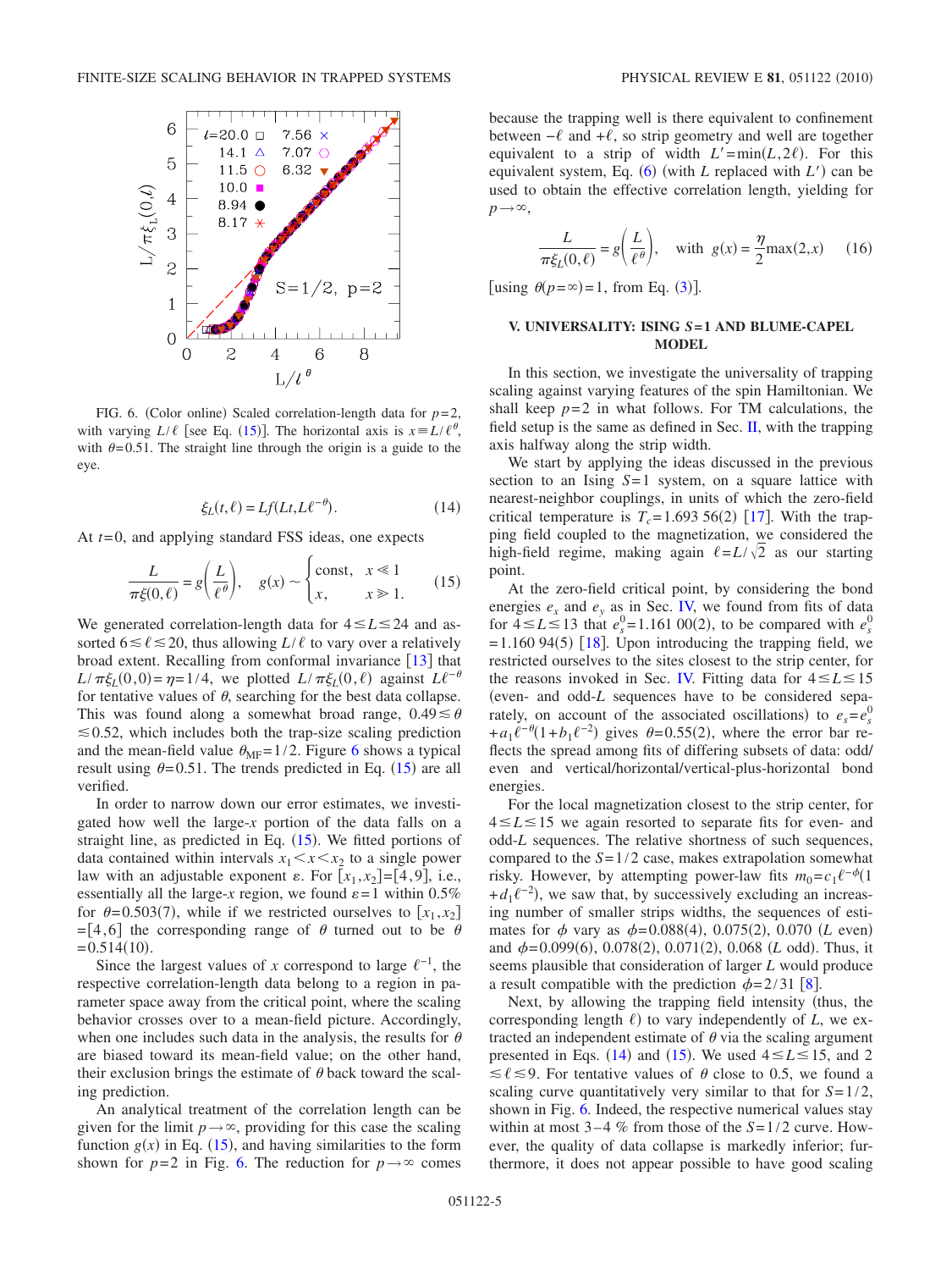with a single  $\theta$  for the whole curve. For  $\theta$ =0.47, points fall very well on a straight line at large  $x = L/\ell^{\theta}$ , while those at smaller *x* show a somewhat large degree of scatter. For  $\theta$  $=1/2$  the situation is reversed.

Overall, the above results are in fair agreement with the hypothesis of universal behavior against spin value, although with some degree of scatter. Note that the estimates for  $\theta$ from internal-energy and correlation-length scalings are, respectively, above and below the expected value  $\theta = 16/31$ ; thus, we have found no systematic trend away from universality.

We now turn to discussing the application of a trapping field to a variant of the *S*=1 Ising model, namely, the BC model [19–](#page-6-18)[23](#page-6-19), on a two-dimensional square lattice. The Hamiltonian is

$$
\mathcal{H} = -J\sum_{(i,j)} S_i S_j + (D + h_0 |\vec{r}_i|^p) \sum_i S_i^2, \tag{17}
$$

<span id="page-5-1"></span>where  $S_i = \pm 1, 0$  (spin-1 Ising variables). With  $J>0$  (taken to be unity from now on) and  $D, h_0 > 0$ , the field term privileges vacancies, so there is an immediate mapping between  $\langle S^2 \rangle$  and the "particle" density in the lattice-gas picture. The BC model was studied recently via Monte Carlo simulations, in a trapping field with  $p=1$ , and assorted values of *D* [[10](#page-6-9)].

Considering for now  $h_0=0$ , it is known that for  $D>0$  the competition between field and spin-spin coupling leads to a tricritical point at  $T_t = 0.6085776(1)$ ,  $D_t = 1.9658149(2)$ [[21–](#page-6-20)[23](#page-6-19)]. For  $D < D_t$  the behavior along the *D*-*T* critical line is governed by the Ising spin-1/2 fixed point at *D* → − ∞ (at which vacancies are effectively forbidden)  $[22,23]$  $[22,23]$  $[22,23]$  $[22,23]$ .

Therefore, as regards the respective universality class of the (suppressed) phase transition, by fixing  $D < D_t$  and taking  $h_0 \neq 0$  one is in fact crossing the critical line far away from its governing fixed point. Although this does not invalidate the conclusions of Ref.  $[10]$  $[10]$  $[10]$ , which concern the validity of the local-density approximation for calculating the internal energy and linear structure factor, one must expect strong crossover effects if attempting to evaluate critical indices there. In what follows, we kept  $D=0$  and  $p=2$  in Eq. ([17](#page-5-1)).

The "order parameter" associated with the trapping transition, i.e., the vacancy concentration, can be extrapolated from TM data for  $4 \le L \le 13$  to be  $1 - \langle S^2 \rangle = 0.161 \, 20(1)$ , in excellent agreement with the estimate from Table IV of Ref. [[23](#page-6-19)], namely,  $\rho$ (Ising)=0.1610(5). This is a reminder that one is working away from the critical point. Thus, for instance, in this case it is not possible to define the analog of the magnetization exponent  $\phi$  of Sec [IV.](#page-3-0)

On the other hand, since for sufficiently small  $h_0$  the associated length  $\ell$  still diverges, at  $t=0$  one can examine the interplay between  $\ell$  and, say,  $\xi_L(0, \ell)$ , and find the respective scaling behavior and (apparent) exponents. With this proviso, the arguments leading to Eq.  $(15)$  $(15)$  $(15)$  are still valid. Using 4  $\leq L \leq 15$  and  $2 \leq \ell \leq 9$ , we attempted data collapse of  $L/\pi \xi_L(0,\ell)$  against  $L/\ell^{\theta_{app}}$ , with the best superposition for  $\theta_{app}$ =0.700(5). The results are shown in Fig. [7.](#page-5-2) Comparison of the respective numerical values shows that this scaling curve exhibits no superposition (except for the limiting constant value of  $1/4$  at  $x \rightarrow 0$ ) with that for the  $S=1/2$  Ising case, shown in Fig. [6.](#page-4-1)

<span id="page-5-2"></span>

FIG. 7. (Color online) Scaled correlation-length data for BC model,  $p=2$ , with varying  $L/\ell$  [see Eq. ([15](#page-4-2))]. The horizontal axis is  $x = L/\ell^{\theta_{app}}$ , with  $\theta_{app} = 0.700$ . The straight line through the origin is a guide to the eye.

In a similar vein, we investigated the site energies. Making now  $\ell/L=1/\sqrt{2}$ , adjusting a sequence of data for  $4 \leq L$  $\leq 15$  to  $e_s = e_s^0 + a' \ell^{b'_{app}}$ , we get  $0.10 \leq b'_{app} \leq 0.13$ . The discrepancy between  $\theta_{\text{app}}'$  and  $\theta_{\text{app}}$  of the correlation-length scaling again reflects the fact that one is not close to an actual fixed point.

## **VI. DISCUSSION AND CONCLUSIONS**

<span id="page-5-0"></span>Thermodynamic systems with degrees of freedom subject to a trapping field bring yet another length scale into play, namely, that of the trap size  $\ell$ . The latter is a measure of how far from the center the trapping field reaches a given intensity,  $h_0 = \ell^{-p}$ , with *p* describing the steepness; *p*=2 for the usual harmonic traps. Therefore, analyses of data extracted from systems of finite extent *L* (at least in one of its *d* dimensions), must incorporate the interplay between these two independent length scales. We have proposed an extension of the usual finite-size scaling theory to deal with these problems and tested it on classical (Ising) systems, for which the scaling limit of large *L* can be easily achieved. The tests have been carried out on long strips of finite width *L*, subject to a trapping field translationally invariant along the infinite direction; the strip topology was that of a square lattice.

For all field regimes considered, the characteristic exponents of trap scaling vary continuously with *p*. This is analogous to what happens in the two-dimensional *XY* model, which has a line of fixed points, and exponents varying along the line  $[24]$  $[24]$  $[24]$ . There, the position on the line is related to a relevant variable which is marginal in the sense that it does not remove criticality, although it does affect exponents. Here, we have the same scenario (but without, yet, a flow diagram to support it).

In the low-field regime (i.e., for "shallow" traps,  $\ell \ge L$ ) one expects a linear-response scenario to be appropriate. For Ising systems we can therefore use this, together with exact conformal-invariance results, to produce analytical predictions to be compared with numerical results from TM methods, at the critical point of the otherwise infinite and un